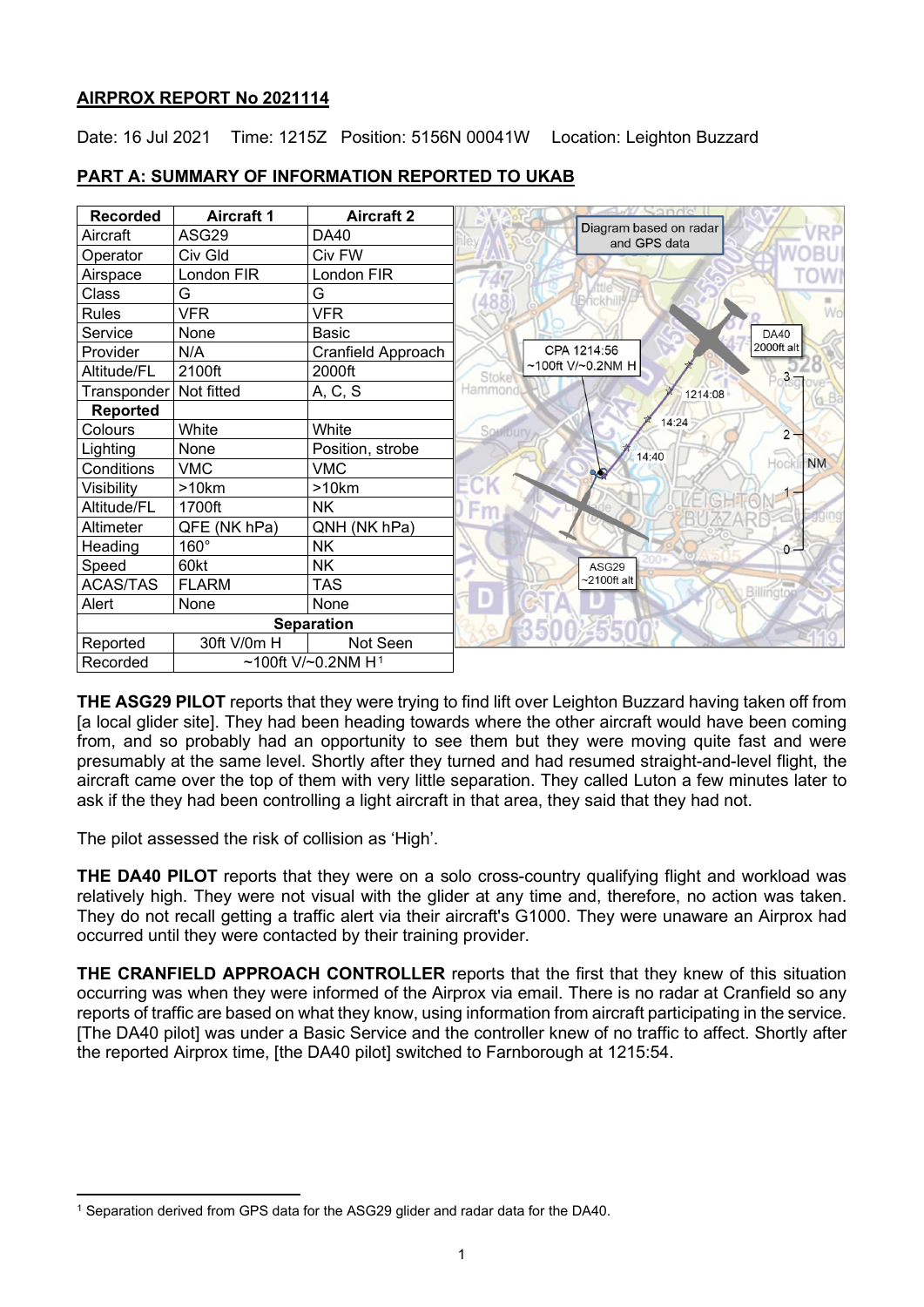## **Factual Background**

The weather at Luton Airport was recorded as follows:

METAR EGGW 161220Z AUTO 04011KT 010V070 9999 NCD 24/14 Q1027=

## **Analysis and Investigation**

## **UKAB Secretariat**

An analysis of the NATS radar replay and the GPS data provided by the ASG29 glider pilot was undertaken. On the NATS radar replay, the DA40 could be seen tracking in a south-westerly direction at 2000ft as indicated on its Mode C. There were numerous primary contacts in the vicinity of Leighton Buzzed, but nothing visible on radar that correlated with the reported position of the ASG29. The GPS log file provided by the glider pilot was overlaid with the radar image and a CPA of ~100ft V and ~0.2NM H (taken from the 2 different data sources) was measured. CPA occurred at 1214:56 (see Figure 1).



Figure 1 – 1214:56 – CPA

The ASG29 glider and DA40 pilots shared an equal responsibility for collision avoidance and not to operate in such proximity to other aircraft as to create a collision hazard. [2](#page-1-0) If the incident geometry is considered as overtaking then the ASG29 pilot had right of way and the DA40 pilot was required to keep out of the way of the other aircraft by altering course to the right.<sup>[3](#page-1-1)</sup>

## **Comments**

## **BGA**

This encounter demonstrates that gliders can be hard to spot, especially when being observed from directly behind or in front, due to the small visible cross-section. There are products coming to market now, like directional strobes and more widely compatible EC devices, which could help mitigate situations like these, but an active lookout is always required.

<span id="page-1-0"></span><sup>2</sup> (UK) SERA.3205 Proximity.

<span id="page-1-1"></span><sup>3</sup> (UK) SERA.3210 Right-of-way (c)(3) Overtaking.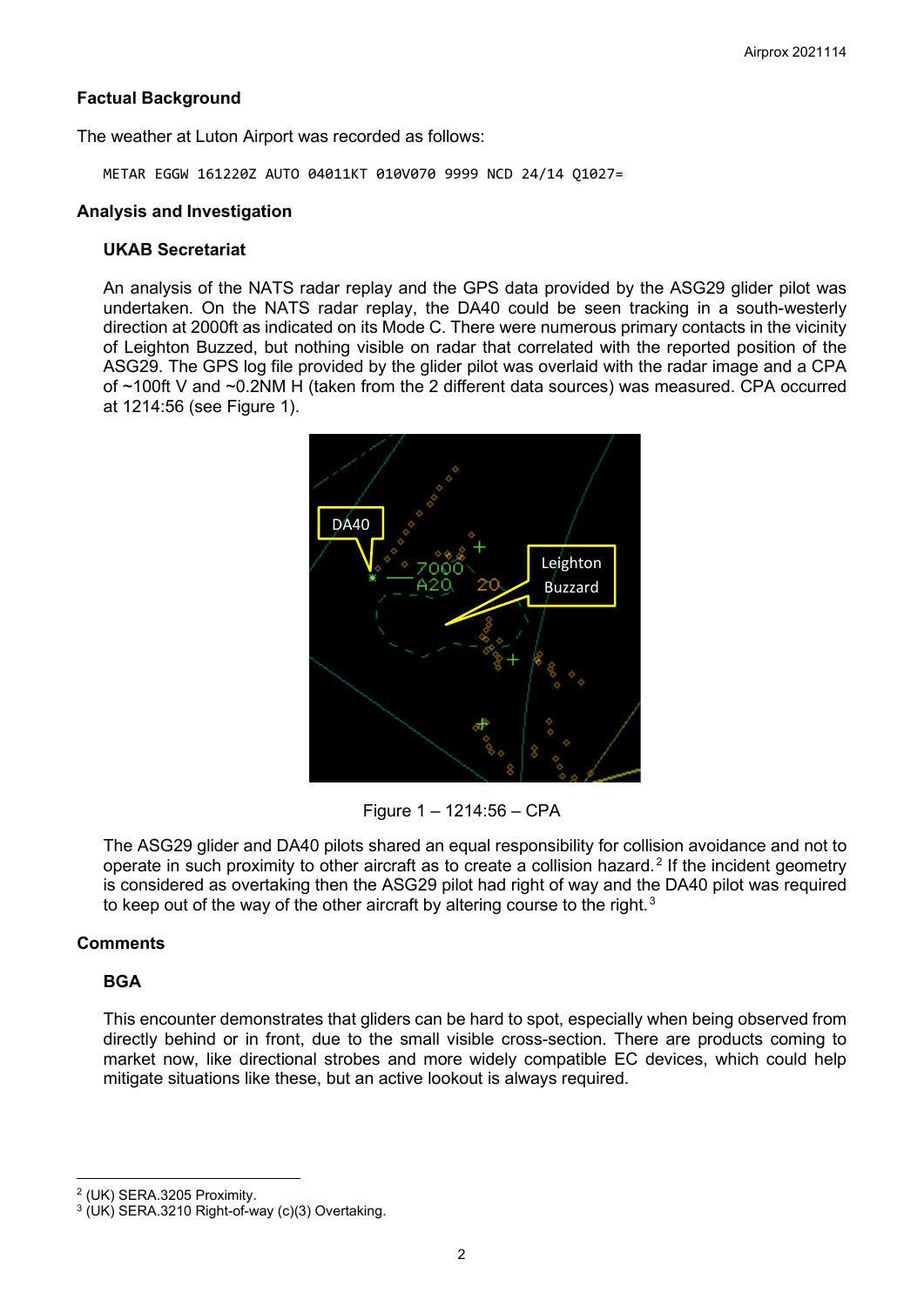### **Summary**

An Airprox was reported when an ASG29 glider and a DA40 flew into proximity over Leighton Buzzard at 1215Z on Friday 16<sup>th</sup> July 2021. Both pilots were operating under VFR in VMC; the ASG29 pilot was not in receipt of an ATS and the DA40 pilot was in receipt of a Basic Service from Cranfield Approach.

### **PART B: SUMMARY OF THE BOARD'S DISCUSSIONS**

Information available consisted of reports from both pilots, radar photographs/video recordings, GPS data from the ASG29 glider pilot and a report from the air traffic controller involved. Relevant contributory factors mentioned during the Board's discussions are highlighted within the text in bold, with the numbers referring to the Contributory Factors table displayed in Part C.

The Board first considered the actions of the ASG29 glider pilot and heard from a glider pilot member that the Leighton Buzzard area is commonly used by pilots seeking lift shortly after take-off from a local gliding site. A GA pilot member added that this is also an area where GA traffic can be encountered, transiting at around 2000ft altitude (the approximate operating altitude of the ASG29 at the time of the Airprox); this led the Board to discuss the opportunities available to the ASG29 pilot to have gained situational awareness of the approaching DA40. Members noted that the glider had been fitted with FLARM, but this had not been compatible with the transponder or TAS equipment on the DA40 so could not have alerted the ASG29 pilot (**CF3**). The Board also noted that the ASG29 pilot had contacted Luton Radar shortly after the Airprox to ask if they had been in communication with the DA40 pilot; some members felt that, given that the ASG29 had been equipped with a radio, the ASG29 pilot could have been more proactive and informed Luton Radar of their operating area which may have given the Luton controller an opportunity to pass Traffic Information on the DA40. Notwithstanding, the Board agreed that, in the event, the ASG29 pilot had not had any situational awareness of the approaching DA40 (**CF2**) and had therefore been relying on their lookout to detect any threats to their aircraft. Although the DA40 had been maintaining a steady course and altitude in the moments leading up to the Airprox, members agreed that opportunities for the ASG29 pilot to sight the DA40 had been fleeting and that they had not sighted the DA40 until it passed over the top of them – too late for the ASG29 pilot to have taken any action to increase separation (**CF4**).

The Board then considered the actions of the DA40 pilot, and noted that they had been conducting a solo cross-country qualifying flight and that they had reported their workload as having been high. Some members wondered why they had chosen to transit beneath the Luton CTA whilst in receipt of a Basic Service from Cranfield Approach – which is not radar equipped – rather than requesting an ATS from either Farnborough (LARS North) or Luton Radar, although the Board felt that this action had not necessarily contributed to the Airprox as it could not be established if the glider would have been visible on either the Farnborough or Luton controllers' radar screens. The Board also discussed the incompatibility of the electronic conspicuity equipment on the aircraft involved and considered that the inability of the TAS on the DA40 to detect the FLARM fitted to the ASG29 had been a contributory factor in this Airprox (**CF3**). Without any information from either on-board or off-board sources, the Board agreed that the DA40 pilot had not had any situational awareness of the presence of the ASG29 circling to the west of Leighton Buzzard (**CF2**) and had therefore also been relying on the See and Avoid barrier to detect other aircraft. Members agreed that the DA40 pilot had, by their own admission, not seen the ASG29 as they passed over it (**CF4**) and that this non-sighting had contributed to the Airprox.

The Board then briefly considered the actions of the Cranfield Approach controller and quickly agreed that, without any form of surveillance equipment nor any prior knowledge of the ASG29's location, there was little that they could have done to assist the DA40 pilot. Furthermore, under the terms of a Basic Service, the Cranfield Approach controller had not, in any case, been required to monitor the DA40 (**CF1**).

Finally, the Board considered the risk involved in this event. Members noted that the recorded separation had been in the order of 100ft vertically and 0.2NM horizontally, but this separation had been measured by comparison of data from 2 different sources (GPS and radar), each of which is subject to its own specific errors and accuracy thresholds. The Board heard again from a glider pilot member that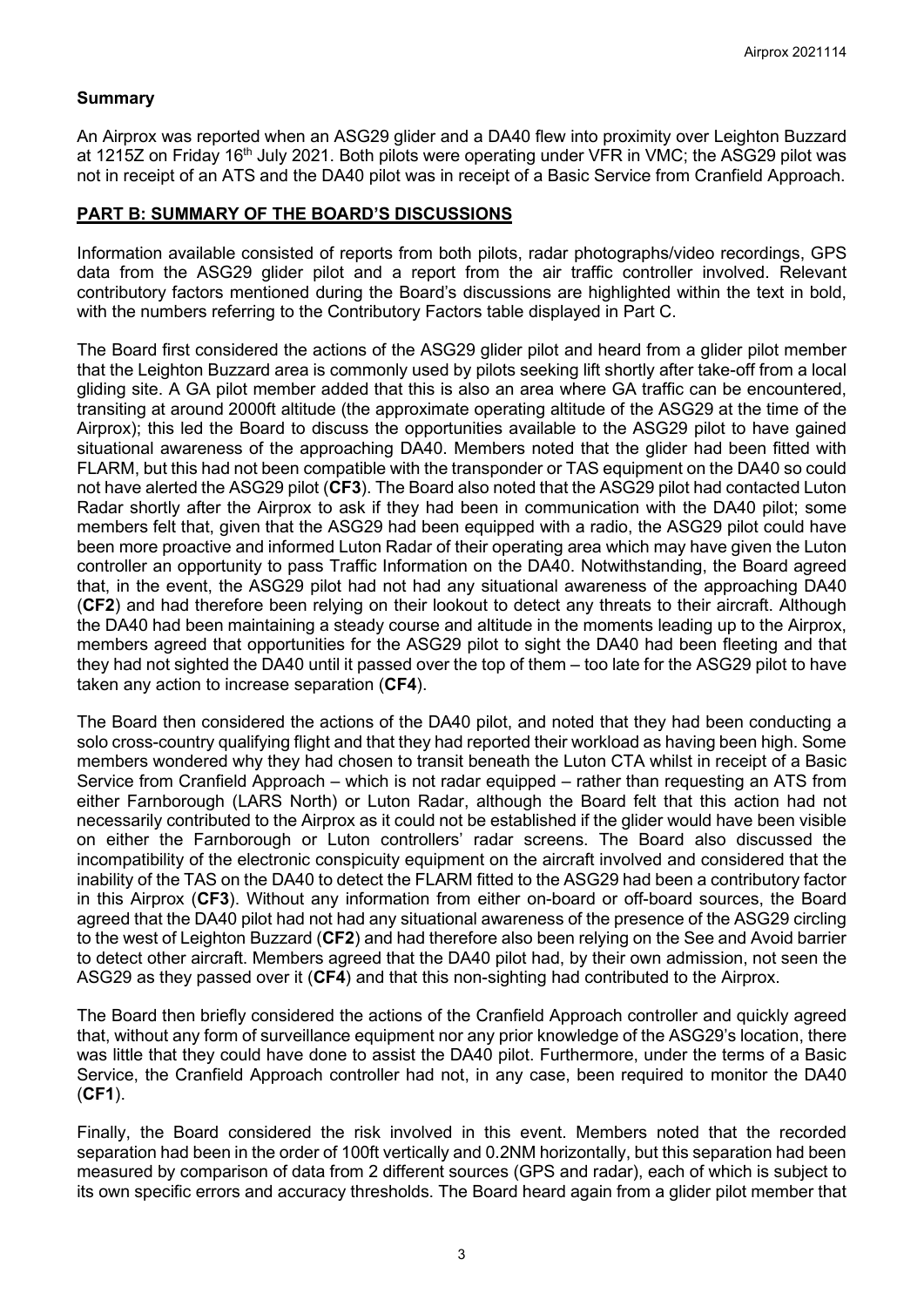they considered it highly likely that the measured horizontal displacement was in error because the glider pilot was certain that the DA40 had flown directly over the top of their aircraft. With this in mind, the Board lent more weight to the glider pilot's account of the geometry of the encounter than to the recorded separation (noting that the DA40 pilot did not see the glider so could not estimate the separation) and agreed that there had been a serious risk of collision (**CF5**) and that, because neither pilot had taken any action to increase the separation, it had been entirely providential that the 2 aircraft had missed each other. Therefore, a Risk Category A was assigned to this Airprox.

# **PART C: ASSESSMENT OF CONTRIBUTORY FACTORS AND RISK**

## Contributory Factors:

|     | 2021114                            |                                                                |                                                                                                                                                       |                                                                                         |  |  |  |
|-----|------------------------------------|----------------------------------------------------------------|-------------------------------------------------------------------------------------------------------------------------------------------------------|-----------------------------------------------------------------------------------------|--|--|--|
| CF. | Factor                             | <b>Description</b>                                             | <b>ECCAIRS Amplification</b>                                                                                                                          | <b>UKAB Amplification</b>                                                               |  |  |  |
|     | <b>Ground Elements</b>             |                                                                |                                                                                                                                                       |                                                                                         |  |  |  |
|     | • Situational Awareness and Action |                                                                |                                                                                                                                                       |                                                                                         |  |  |  |
| 1   | Contextual                         | ANS Flight Information<br>$\bullet$<br>Provision               | Provision of ANS flight information                                                                                                                   | The ATCO/FISO was not required<br>to monitor the flight under a<br><b>Basic Service</b> |  |  |  |
|     | <b>Flight Elements</b>             |                                                                |                                                                                                                                                       |                                                                                         |  |  |  |
|     |                                    | • Situational Awareness of the Conflicting Aircraft and Action |                                                                                                                                                       |                                                                                         |  |  |  |
| 2   | Contextual                         | • Situational Awareness<br>and Sensory Events                  | Events involving a flight crew's<br>awareness and perception of situations                                                                            | Pilot had no, late or only generic,<br><b>Situational Awareness</b>                     |  |  |  |
|     |                                    | <b>• Electronic Warning System Operation and Compliance</b>    |                                                                                                                                                       |                                                                                         |  |  |  |
| 3   | Technical                          | • ACAS/TCAS System<br>Failure                                  | An event involving the system which<br>provides information to determine<br>aircraft position and is primarily<br>independent of ground installations | Incompatible CWS equipment                                                              |  |  |  |
|     | • See and Avoid                    |                                                                |                                                                                                                                                       |                                                                                         |  |  |  |
| 4   | <b>Human Factors</b>               | • Monitoring of Other<br>Aircraft                              | Events involving flight crew not fully<br>monitoring another aircraft                                                                                 | Non-sighting or effectively a non-<br>sighting by one or both pilots                    |  |  |  |
|     | • Outcome Events                   |                                                                |                                                                                                                                                       |                                                                                         |  |  |  |
| 5   | Contextual                         | • Near Airborne Collision<br>with Aircraft                     | An event involving a near collision by<br>an aircraft with an aircraft, balloon,<br>dirigible or other piloted air vehicles                           |                                                                                         |  |  |  |

## Degree of Risk: A

#### Safety Barrier Assessment [4](#page-3-0)

In assessing the effectiveness of the safety barriers associated with this incident, the Board concluded that the key factors had been that:

## **Ground Elements:**

**Situational Awareness of the Confliction and Action** were assessed as **not used** because the Cranfield Approach controller was not required to monitor the aircraft under the terms of a Basic Service.

#### **Flight Elements:**

**Situational Awareness of the Conflicting Aircraft and Action** were assessed as **ineffective** because neither pilot had any situational awareness of the presence of the other aircraft.

<span id="page-3-0"></span><sup>4</sup> The UK Airprox Board scheme for assessing the Availability, Functionality and Effectiveness of safety barriers can be found on the [UKAB Website.](http://www.airproxboard.org.uk/Learn-more/Airprox-Barrier-Assessment/)